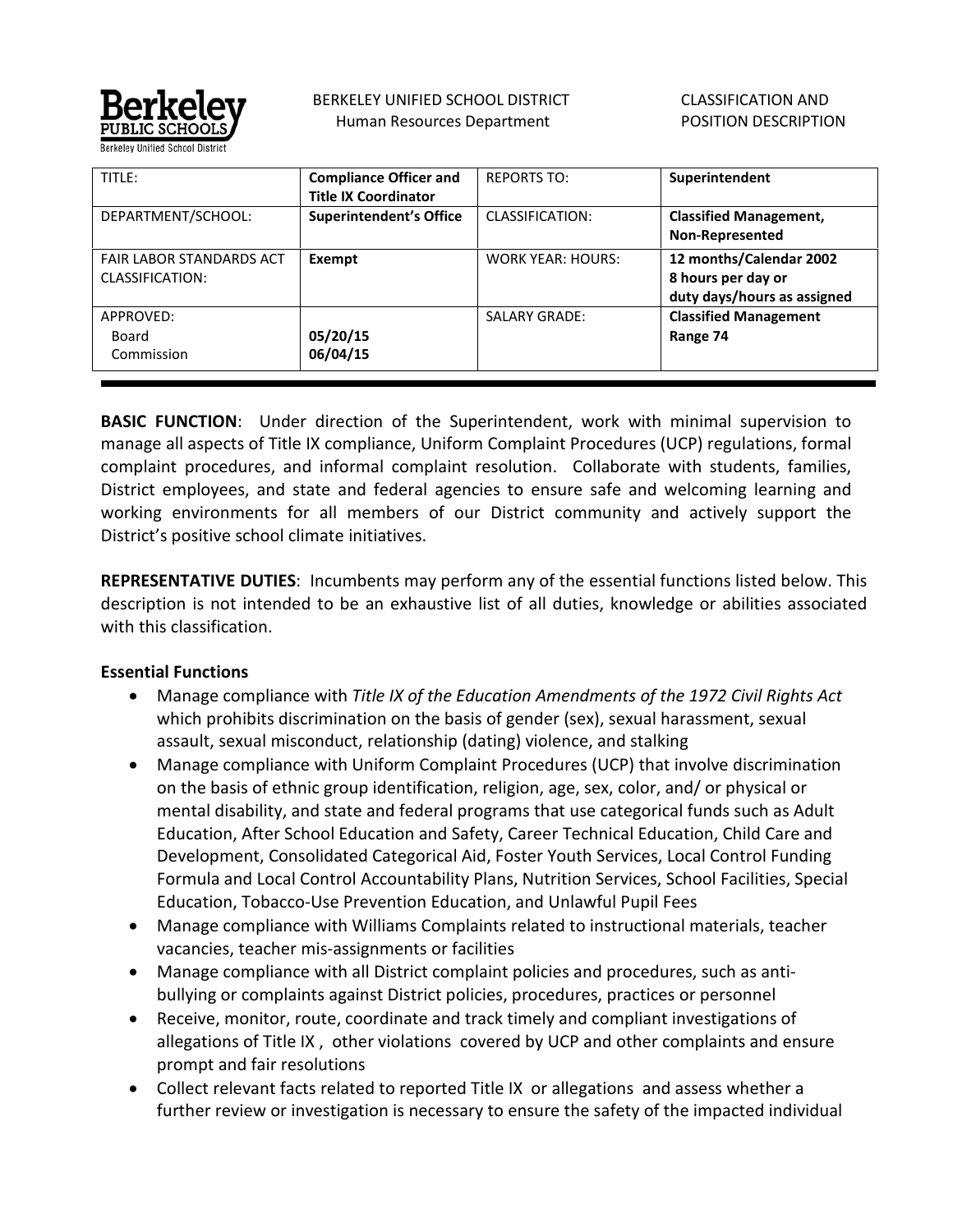- As a neutral party, investigate complaints; notify and interview complainants, respondents, and witnesses; obtain and review relevant documents; mediate, as appropriate; and issue factual findings and recommendations, as necessary
- Design guidelines for staff to ensure that staff communicate and observe consistent and appropriate confidentiality protections for incident reporters and complainants
- Develop investigation plans for each Title IX and UCP complaint and conduct investigations or train staff members to conduct investigations
- Review and ensure all District policies, procedures, protocols and practices are in compliance with Title IX and UCP regulations
- Train and provide direction and leadership to staff to serve as investigators, as appropriate
- Train and provide technical support and leadership to students and staff
- Coordinate training and technical assistance on school policies related to discrimination on the basis of ethnic group identification, religion, age, sex, color, and/or physical or mental disability
- Provide technical expertise and support for the drafting and revision of policies and procedures relevant to workscope
- Develop a case management database to organize, manage and track complaints
- Write comprehensive reports of investigation with findings of fact and recommendation(s)
- Prepare statistical reports on the number, nature and disposition of complaints to identify patterns and make recommendations
- Collaborate with stakeholders to provide training for students and staff to ensure that students and staff are aware of options and resources to report and file complaints alleging sexual harassment, sexual assault, sexual misconduct, relationship violence, and discrimination on the basis of ethnic group identification, religion, age, sex, color, and/or physical or mental disability
- Assess the adequacy of current training opportunities and programs, propose appropriate improvements, and develop programs, handbooks, website resources, and trainings to ensure that all members of District community are aware of obligations and rights under Title IX, UCP, and other complaint policies
- Develop a method to survey the school climate and coordinate the collection and analysis of data
- Develop and disseminate educational materials and in-service training tailored to faculty, staff, and students
- Develop and maintain communication strategies (web, print, and media) related to prevention efforts, reporting procedures, and support services
- Promote institutional culture change related to gender-based violence and harassment, particularly regarding cyber harassment
- Promote institutional culture change related to discrimination on the basis of ethnic group identification, religion, age, sex, color and/ or physical or mental disability
- Participate actively as a leader in the District's positive school climate initiatives
- Perform other duties as assigned